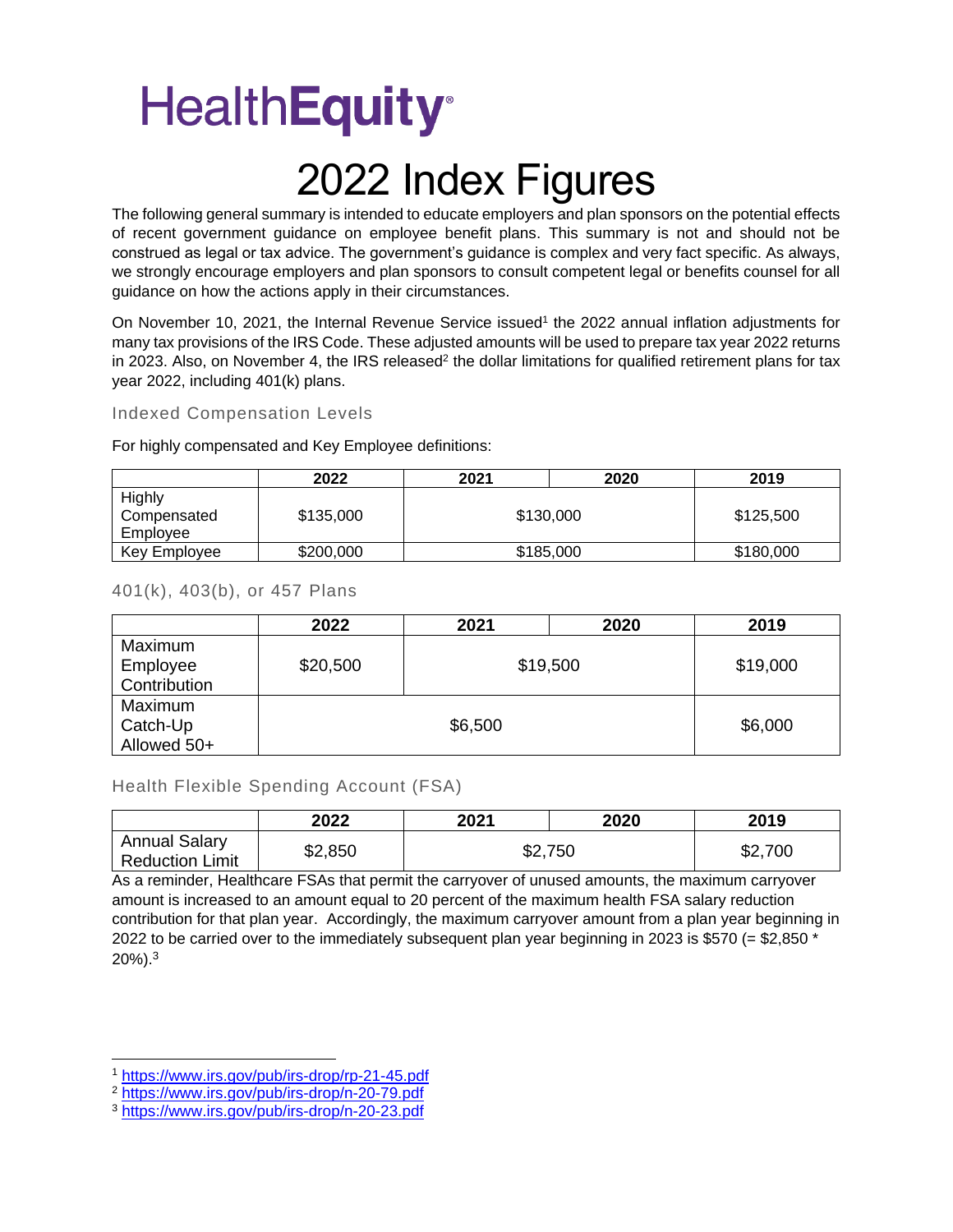Dependent Care Assistance Program (DCAP)

|                          | 2022                | 2021*                                                               | 2020    | 2019 |  |  |  |
|--------------------------|---------------------|---------------------------------------------------------------------|---------|------|--|--|--|
|                          | Maximum DCAP Amount |                                                                     |         |      |  |  |  |
| <b>Unless Married</b>    |                     |                                                                     | \$5,000 |      |  |  |  |
| <b>Filing Separately</b> |                     |                                                                     |         |      |  |  |  |
| If Married Filing        |                     |                                                                     |         |      |  |  |  |
| Separately               | \$2,500             |                                                                     |         |      |  |  |  |
|                          |                     | Deemed Income of Spouse Incapable of Self-Care or Full-Time Student |         |      |  |  |  |
| With 1                   |                     |                                                                     |         |      |  |  |  |
| Qualifying               | \$250/month         |                                                                     |         |      |  |  |  |
| Individual               |                     |                                                                     |         |      |  |  |  |
| With 2 or More           |                     |                                                                     |         |      |  |  |  |
| Qualifying               | \$500/month         |                                                                     |         |      |  |  |  |
| Individuals              |                     |                                                                     |         |      |  |  |  |

\*While the \$5,000/\$2,500 DCAP limit has not changed, the maximum amount of DCFSA benefits permitted for income exclusion was temporarily increased to \$10,500 (or \$5,250 for married taxpayers filing separately) for the 2021 taxable year only<sup>4</sup> and will return to \$5,000/\$2,500 for 2022 and subsequent years unless Congress acts.

There are adjustments to some of the general tax limits that are relevant to the federal income tax savings under a DCAP. These include the 2022 tax rate tables, earned income credit amounts, and standard deduction amounts. The child tax credit limits are also relevant when calculating the federal income tax savings from claiming the dependent care tax credit (DCTC) versus participating in a DCAP.

#### Commuter Accounts

|                                                              | 2022  | 2021  | 2020 | 2019  |
|--------------------------------------------------------------|-------|-------|------|-------|
| Parking $-$<br><b>Monthly Limit</b>                          | \$280 | \$270 |      | \$265 |
| <b>Transit and</b><br>Vanpooling $-$<br><b>Monthly Limit</b> | \$280 | \$270 |      | \$265 |

Adoption Assistance Exclusion and Adoption Credit

|                                                                                    | 2022         | 2021         | 2020         | 2019        |
|------------------------------------------------------------------------------------|--------------|--------------|--------------|-------------|
| <b>Phase Out</b><br>(modified                                                      | $$223,410 -$ | $$216,660 -$ | $$214,520 -$ | $$211,160-$ |
| <b>Adjusted Gross</b><br>Income)                                                   | \$263,410    | \$256,660    | \$254,520    | 251,160     |
| <b>Maximum</b><br>Exclusion for<br>Employer-<br>Provided<br>Adoption<br>Assistance | \$14,890     | \$14,400     | \$14,300     | \$14,080    |

<sup>4</sup>[https://www.healthequity.com/doclib/compliance/Compliance\\_Alert\\_American\\_Rescue\\_Plan\\_Act\\_COBR](https://www.healthequity.com/doclib/compliance/Compliance_Alert_American_Rescue_Plan_Act_COBRA_Subsidy_Final_3.12.2021.pdf) [A\\_Subsidy\\_Final\\_3.12.2021.pdf](https://www.healthequity.com/doclib/compliance/Compliance_Alert_American_Rescue_Plan_Act_COBRA_Subsidy_Final_3.12.2021.pdf)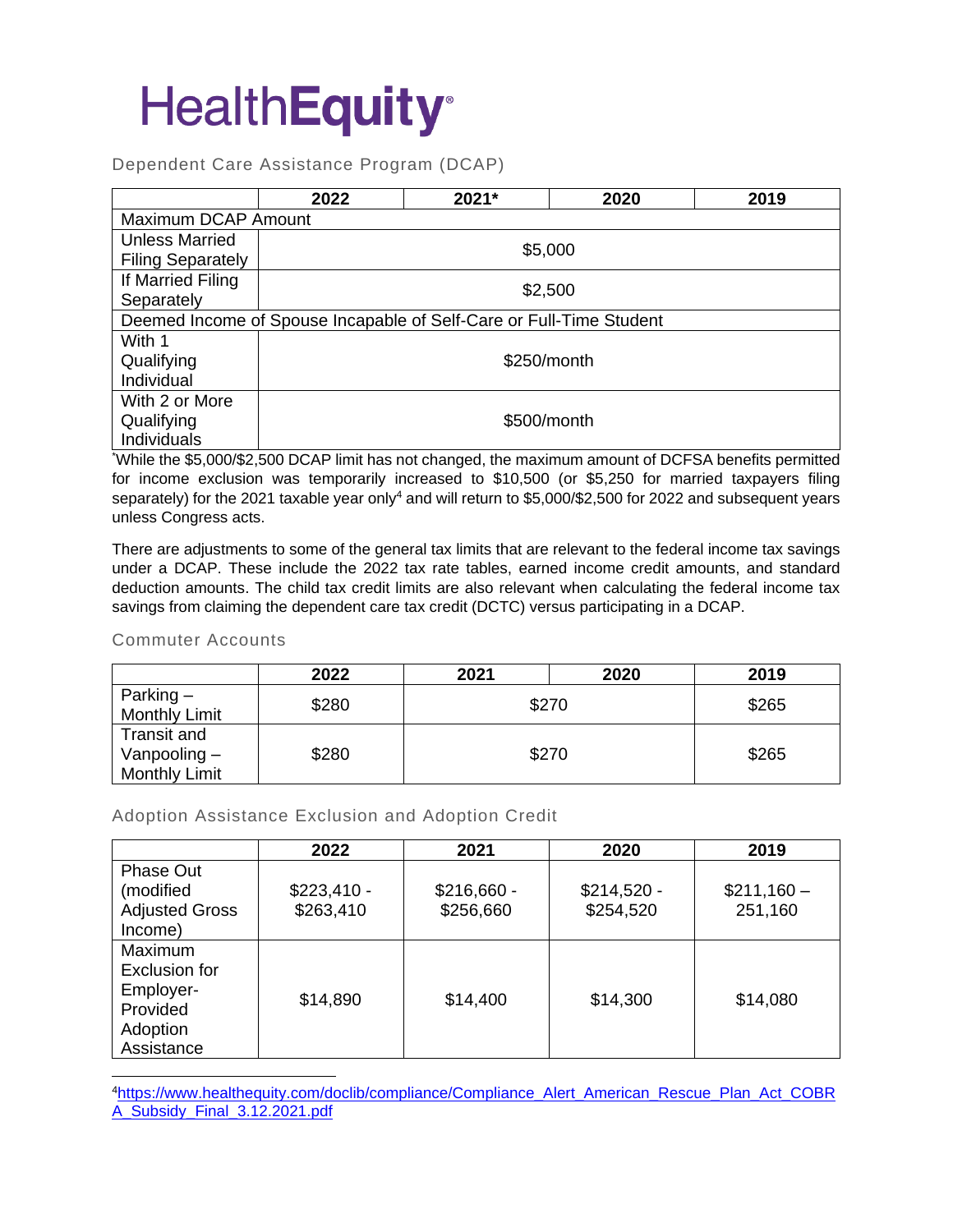| Adoption<br>Tax<br>\$14,890<br>4,300<br>080,<br>.400<br><b>S14</b><br>\$14.<br>14<br>Œ<br>  Credit Limit |  |
|----------------------------------------------------------------------------------------------------------|--|
|----------------------------------------------------------------------------------------------------------|--|

Health Savings Account (HSA)<sup>5</sup>

|                                                                                  | 2022 <sup>6</sup>                        | 2021     | 2020     | 2019     |  |  |
|----------------------------------------------------------------------------------|------------------------------------------|----------|----------|----------|--|--|
| Minimum deductible amounts for the qualifying high-deductible health plan (HDHP) |                                          |          |          |          |  |  |
| Individual                                                                       |                                          | \$1,400  |          | \$1,350  |  |  |
| Coverage                                                                         |                                          |          |          |          |  |  |
| Family                                                                           |                                          | \$2,800  |          | \$2,700  |  |  |
| Coverage                                                                         |                                          |          |          |          |  |  |
| <b>Maximum Contribution Levels</b>                                               |                                          |          |          |          |  |  |
| Individual                                                                       | \$3,650                                  | \$3,600  | \$3,550  | \$3,500  |  |  |
| Coverage                                                                         |                                          |          |          |          |  |  |
| Family                                                                           | \$7,300                                  | \$7,200  | \$7,100  | \$7,000  |  |  |
| Coverage                                                                         |                                          |          |          |          |  |  |
| Catch-Up                                                                         |                                          |          |          |          |  |  |
| Allowed for                                                                      | \$1,000                                  |          |          |          |  |  |
| Those $55+$                                                                      |                                          |          |          |          |  |  |
|                                                                                  | Maximums for HDHP Out-of-Pocket Expenses |          |          |          |  |  |
| Individual                                                                       | \$7,050                                  | \$7,000  | \$6,900  | \$6,750  |  |  |
| Coverage                                                                         |                                          |          |          |          |  |  |
| Family                                                                           | \$14,100                                 | \$14,000 | \$13,800 | \$13,500 |  |  |
| Coverage                                                                         |                                          |          |          |          |  |  |

Excepted Benefit Health Reimbursement Arrangement (EBHRA)

|                                           | 20226 | 2021    | 2020 | 2019    |
|-------------------------------------------|-------|---------|------|---------|
| Maximum Newly<br><b>Available Benefit</b> |       | \$1,800 |      | $N/A^7$ |
| Amount                                    |       |         |      |         |

Qualified Small Employer Health Reimbursement Arrangement (QSEHRA)

|                        | 2022     | 2021     | 2020     | 2019     |
|------------------------|----------|----------|----------|----------|
| Individual<br>Coverage | \$5,450  | \$5,300  | \$5,250  | \$5,150  |
| Family<br>Coverage     | \$11,050 | \$10,700 | \$10,600 | \$10,450 |

<sup>6</sup> <https://www.irs.gov/pub/irs-drop/rp-21-25.pdf>

<sup>5</sup> [https://www.wageworks.com/employers/employer-resources/compliance-briefing-center/regulatory](https://www.wageworks.com/employers/employer-resources/compliance-briefing-center/regulatory-updates/2021/2022-hsa-index-figures-and-irs-guidance-on-tax-treatment-of-dependent-care-benefits-available-under-extended-claims-periods-or-carryover/)[updates/2021/2022-hsa-index-figures-and-irs-guidance-on-tax-treatment-of-dependent-care-benefits](https://www.wageworks.com/employers/employer-resources/compliance-briefing-center/regulatory-updates/2021/2022-hsa-index-figures-and-irs-guidance-on-tax-treatment-of-dependent-care-benefits-available-under-extended-claims-periods-or-carryover/)[available-under-extended-claims-periods-or-carryover/](https://www.wageworks.com/employers/employer-resources/compliance-briefing-center/regulatory-updates/2021/2022-hsa-index-figures-and-irs-guidance-on-tax-treatment-of-dependent-care-benefits-available-under-extended-claims-periods-or-carryover/)

<sup>&</sup>lt;sup>7</sup> EBHRAs are only available for plan years beginning on or after January 1, 2020.